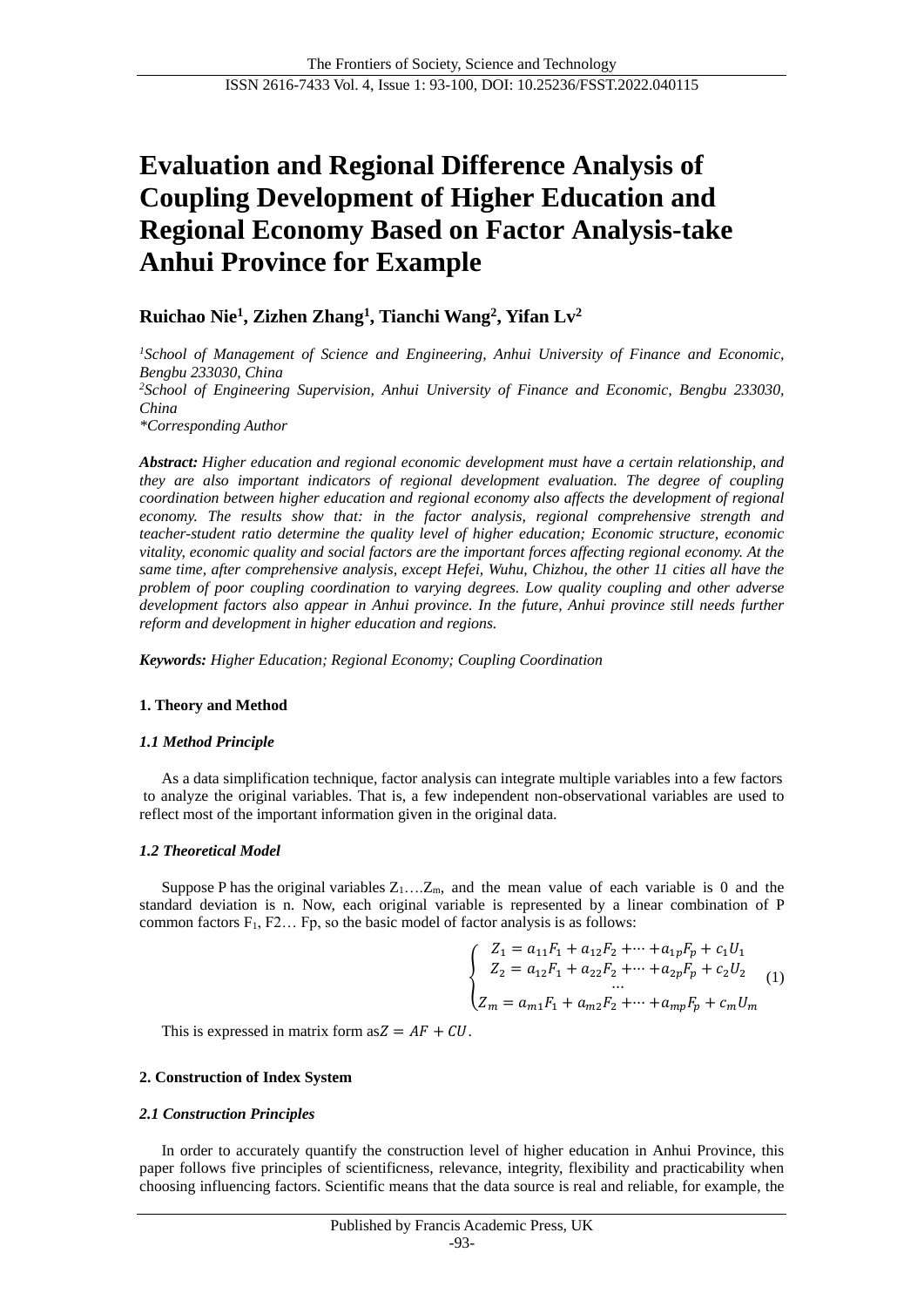The Frontiers of Society, Science and Technology ISSN 2616-7433 Vol. 4, Issue 1: 93-100, DOI: 10.25236/FSST.2022.040115

data source is the official government statistical website, to ensure the final evaluation results are true and reliable; Correlation refers to that in the case of complete selection of various indicators, the indicators with correlation are retained and the indicators with very low correlation are eliminated to ensure that the model has certain pertinence after establishment. Integrity means that the selected indicators are enough to cover the core indicators to measure the level of education quality in Anhui Province; Flexibility refers to the selection of representative indicators with local characteristics according to the local characteristics of different regions. Anhui Province, as a city in central China, has a certain lag in the development of its educational level, so the selection of indicators must conform to the local educational level characteristics. Practicability means that the mathematical model finally established can reasonably evaluate the quality of education and teaching in Anhui Province with certain practical significance and provide feasible suggestions for the development of higher education in Anhui Province. The above five principles are the basis of the index system construction in this paper, and also provide guarantee for the model construction.

## *2.2 Objects of Evaluation*

In this paper, we study the target for the comprehensive evaluation of higher education quality level in Anhui province so select subordinates with 16 cities in Anhui province as the object of evaluation, including in Hefei, Huaibei, Bozhou, Suzhou, Bengbu, Fuyang, Huainan, Chuzhou, Luan, Maanshan, Wuhu, Xuancheng, Tongling, Chizhou, Anqing, Huangshan..

## *2.3 Assessment Indicator System*

| variable         | Level<br>indicators | Secondary indicators                                                           | Indicators in<br>accordance with |
|------------------|---------------------|--------------------------------------------------------------------------------|----------------------------------|
|                  |                     | Years of education per capita                                                  | $X_1$                            |
|                  | Overall size        | Number of ordinary institutions of higher learning                             | $X_2$                            |
|                  |                     | Number of graduates from higher education                                      | $X_3$                            |
|                  |                     | Higher education per 100000 people                                             | $X_4$                            |
|                  | faculty             | Number of teachers transferred to higher education                             | $X_5$                            |
| Higher education |                     | The proportion of the teachers and students                                    | $X_6$                            |
|                  | Scientific and      | Number of scientific papers published                                          | $X_7$                            |
|                  | technological       | Full-time research fellow                                                      | $X_8$                            |
|                  | achievements        | Number of patents granted                                                      | $X_9$                            |
|                  | Fund                | Investment in scientific research funds for<br>institutions of higher learning | $X_{10}$                         |
|                  | investment          | Educational funds expenditure                                                  | $X_{11}$                         |
|                  | Economy of          | <b>GDP</b>                                                                     | $Y_1$                            |
|                  | scale               | Fiscal revenue                                                                 | $Y_2$                            |
|                  | Economic            | Proportion of secondary industry                                               | $Y_3$                            |
|                  | structure           | Proportion of tertiary industry                                                | $Y_4$                            |
| Regional economy |                     | Investment in fixed assets increased                                           | $Y_5$                            |
|                  | Economic            | GDP per capita                                                                 | $Y_6$                            |
|                  | quality             | Per capita disposable incom                                                    | $Y_7$                            |
|                  | Economic            | Number of the enterprise                                                       | $Y_8$                            |
|                  | vitality            | Loan amount of financial institution                                           | $Y_9$                            |
|                  |                     | Total retail sales of consumer goods                                           | $Y_{10}$                         |

*Table 1: Assessment indicator system*

## **3. Evaluation of Higher Education Quality and Economic Development Level in Anhui Province**

## *3.1 Comprehensive Evaluation of Higher Education Quality in Anhui Province*

## *3.1.1 Applicability Test of the Model*

In this paper, there are many variables and data selected to study the quality level of higher education in Anhui Province. If the correlation between variables is insufficient, factor analysis cannot be carried out. Therefore, in order to verify the applicability of factor analysis to the indicator group, KMO and Bartlett tests were performed on each indicator in advance. The test results are shown in Table 1 below: The moderation test value of KMO is 0.733>0.5, and the Bartlett&apos's sphericity test value is Sig. is 0<0.01, rejecting the null hypothesis that the correlation coefficient matrix is the identity matrix. It indicates that there is a correlation between variables and factor analysis can be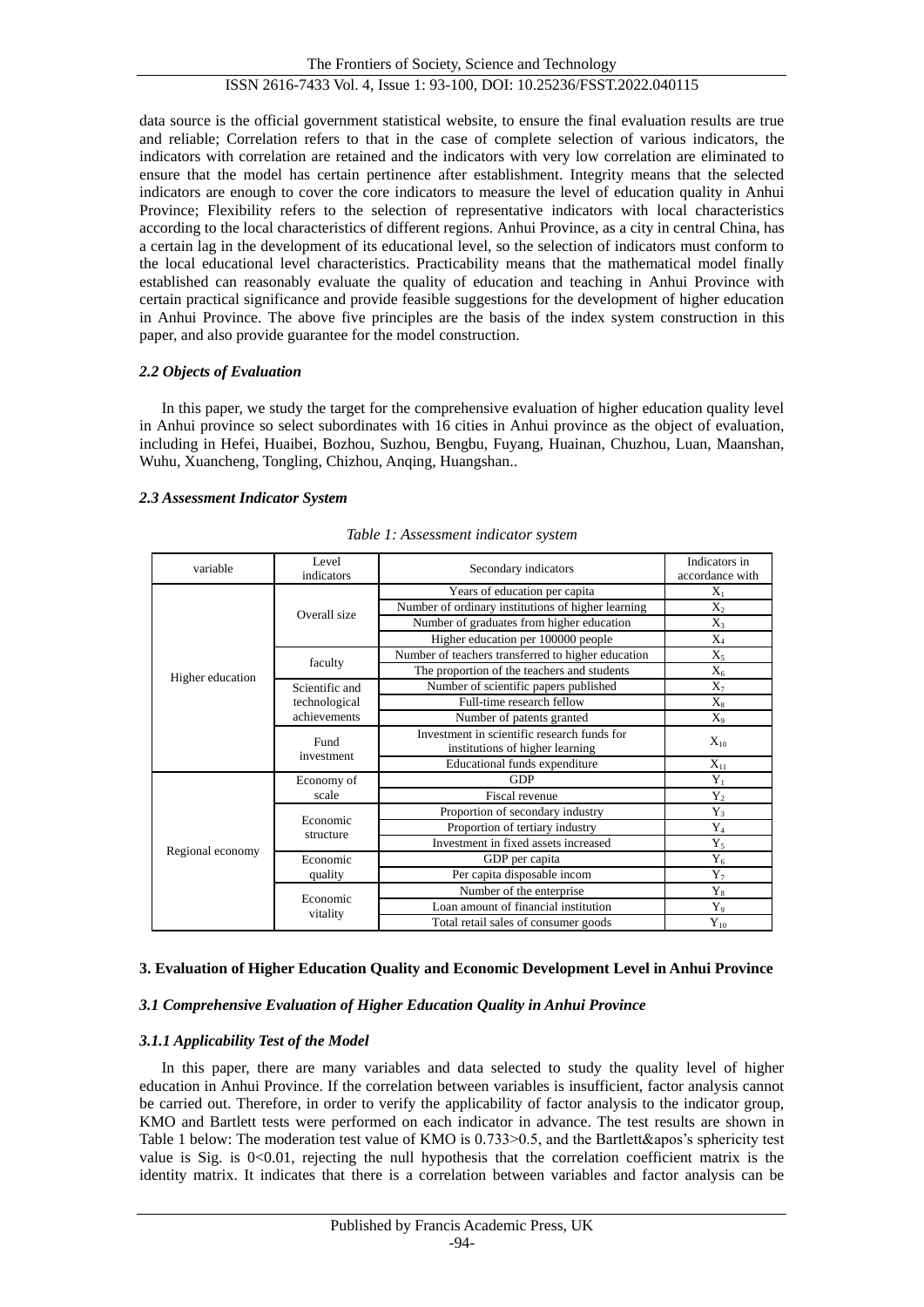carried out.

| <b>KMO</b>                 | 0.733                      |         |
|----------------------------|----------------------------|---------|
|                            | The approximate chi-aquare | 322.007 |
| Sphercity test of Bartlett |                            |         |
|                            | Sig                        | 0.000   |

*Table 2: KMO and Bartlett tests*

#### *3.1.2 Factoring*

According to the principle that the cumulative variance contribution is greater than 85%, two common factors can be extracted. The results show that the eigenvalue of the first two factors is greater than 1, the variance contribution rate of the first factor is 72.121%, the variance contribution rate of the second factor is 13.728%, and the cumulative variance contribution rate of the first three factors is 85.849%>85%. Therefore, these three factors can represent 85.849% of all index information, and also indicate that these two factors are sufficient to explain the quality level of higher education in Anhui Province.

|       | Initial eigenvalue |                 | Extract the sum of aquares and<br>load |           |                             | Rotate squares and load |           |                    |
|-------|--------------------|-----------------|----------------------------------------|-----------|-----------------------------|-------------------------|-----------|--------------------|
| sum   | variance%          | accumulate<br>% | sum                                    | variance% | accumulate<br>$\frac{0}{0}$ | sum                     | variance% | accumulate<br>$\%$ |
| 8.435 | 76.686             | 76.686          | 8.435                                  | 76.686    | 76.686                      | 7.933                   | 72.121    | 72.121             |
| 1.008 | 9.163              | 85.849          | 1.008                                  | 9.163     | 85.849                      | 1.510                   | 13.728    | 85.849             |
| 0.723 | 6.573              | 92.422          |                                        |           |                             |                         |           |                    |
| 0.518 | 4.707              | 97.129          |                                        |           |                             |                         |           |                    |
| 0.182 | 1.655              | 98.783          |                                        |           |                             |                         |           |                    |
| 0.067 | 0.605              | 99.389          |                                        |           |                             |                         |           |                    |
| 0.033 | 0.296              | 99.685          |                                        |           |                             |                         |           |                    |
| 0.025 | 0.229              | 99.914          |                                        |           |                             |                         |           |                    |
| 0.007 | 0.067              | 99.981          |                                        |           |                             |                         |           |                    |
| 0.002 | 0.018              | 99.999          |                                        |           |                             |                         |           |                    |
| 0.000 | 0.001              | 100.000         |                                        |           |                             |                         |           |                    |

*Table 3: Total variance of interpretation*

As can be seen from Table 4, principal component 1 is mainly composed of variables X1, X2, X3, X4, X5, X7, X8, X9, X10 and X11. These variables all reflect the comprehensive strength of education quality in Anhui Province and are set as the common factor F1. Principal component 2 is mainly composed of variable X6, which mainly reflects the proportion of teachers and students, and is set as a common factor F2.

|          | ingredient |                |  |  |  |
|----------|------------|----------------|--|--|--|
| variable |            | $\overline{c}$ |  |  |  |
| $X_1$    | 0.772      | 0.370          |  |  |  |
| $X_2$    | 0.974      | 0.136          |  |  |  |
| $X_3$    | 0.980      | 0.158          |  |  |  |
| $X_4$    | 0.843      | 0.137          |  |  |  |
| $X_5$    | 0.977      | 0.178          |  |  |  |
| $X_6$    | $-0.101$   | $-0.971$       |  |  |  |
| $X_7$    | 0.881      | 0.337          |  |  |  |
| $X_8$    | 0.978      | 0.089          |  |  |  |
| X9       | 0.981      | 0.111          |  |  |  |
| $X_{10}$ | 0.702      | 0.424          |  |  |  |
| $X_{11}$ | 0.750      | 0.151          |  |  |  |

*Table 4: Rotational component matrix*

## *3.1.3 Modeling*

 $F_1 = 0.056X_1 + 0.143X_2 + 0.139X_3 + 0.120X_4 + 0.135X_5 + 0.195X_6 + 0.083X_7 + 0.154X_8 +$  $0.150X_9 + 0.032X_{10} + 0.100X_{11}$  (2)

 $F_2 = 0.176X_1 - 0.087X_2 - 0.067X_3 - 0.057X_4 - 0.049X_5 - 0.884X_6 + 0.121X_7 - 0.131X_8 0.112X_9 + 0.242X_{10} - 0.024X_{11}$  (3)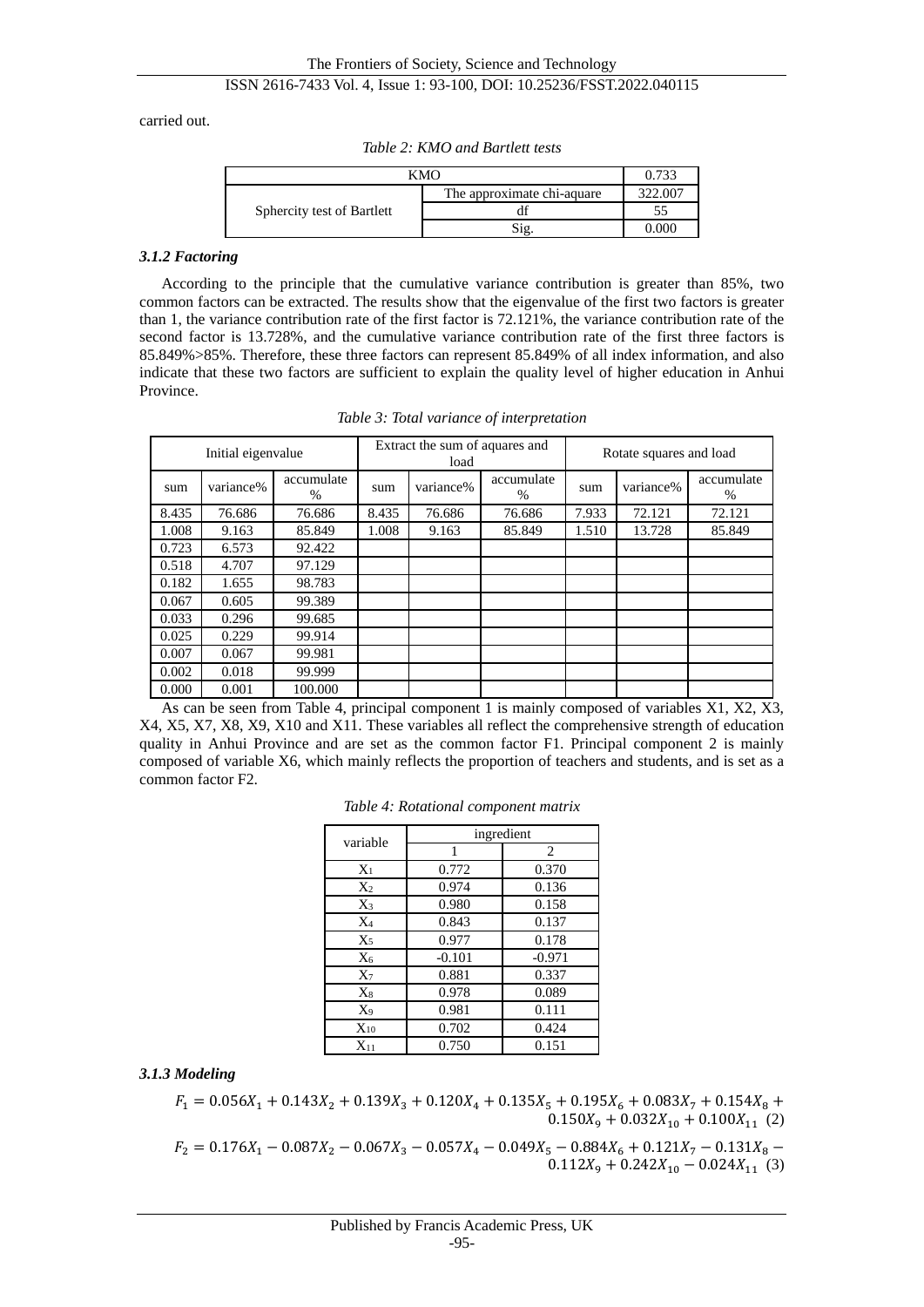|          |       | ingredient |
|----------|-------|------------|
| variable |       | 2          |
| $X_1$    | 0.056 | 0.176      |
| $X_2$    | 0.143 | $-0.087$   |
| $X_3$    | 0.139 | $-0.067$   |
| $X_4$    | 0.120 | $-0.057$   |
| $X_5$    | 0.135 | $-0.049$   |
| $X_6$    | 0.195 | $-0.884$   |
| $X_7$    | 0.083 | 0.121      |
| $X_8$    | 0.154 | $-0.131$   |
| $X_9$    | 0.150 | $-0.112$   |
| $X_{10}$ | 0.032 | 0.242      |
| $X_{11}$ | 0.100 | $-0.024$   |

*Table 5: Component score coefficient matrix*

In order to facilitate subsequent research, this paper defined the comprehensive score of factor analysis, namely the quality level of higher education in Anhui Province, as F, combined with the two common factors F1 and F2 obtained from the factor analysis, established the linear function relationship between F and F1 and F2, and obtained the comprehensive score of higher education quality in various cities of Anhui Province:

 $F = (0.72121F_1 + 0.13728F_2)/0.85849$  (4)

Then, the comprehensive score of higher education quality in each city is obtained according to the calculation formula F, F1 and F2, as shown in Table 6 below:

| city       | $F_1$      | F <sub>2</sub> | $_{\rm F}$ | sort           |
|------------|------------|----------------|------------|----------------|
| He fei     | 3.63065    | 0.18872        | 3.08       |                |
| Wu hu      | 0.49694    | 0.42367        | 0.49       | $\overline{c}$ |
| Chou zhou  | $-0.16764$ | 0.75487        | $-0.02$    | 3              |
| Ma an shan | $-0.17828$ | 0.83583        | $-0.02$    | $\overline{4}$ |
| Huai bei   | $-0.32796$ | 1.45112        | $-0.04$    | 5              |
| An qing    | $-0.18144$ | 0.00453        | $-0.15$    | 6              |
| Beng bu    | $-0.32393$ | 0.58044        | $-0.18$    | 7              |
| Fu yang    | $-0.35904$ | 0.50072        | $-0.22$    | 8              |
| Huai nan   | $-0.37993$ | 0.3612         | $-0.26$    | 9              |
| tongling   | $-0.33401$ | 0.06522        | $-0.27$    | 10             |
| Lu an      | $-0.28949$ | $-0.33061$     | $-0.3$     | 11             |
| Su zhou    | $-0.38151$ | $-0.02312$     | $-0.32$    | 12             |
| Xuan cheng | 0.12893    | $-2.86644$     | $-0.35$    | 13             |
| Chi zhou   | $-0.2796$  | $-1.47411$     | $-0.47$    | 14             |
| Huang shan | $-0.55841$ | $-0.03903$     | $-0.48$    | 15             |
| Bo zhou    | $-0.49529$ | $-0.43301$     | $-0.49$    | 16             |

*Table 6: Overall scores and rankings for the quality of higher education*

## *3.2 Comprehensive Evaluation of the Economic Development Level of Anhui Province*

## *3.2.1 Applicability test of the model*

Firstly, in order to verify the applicability of factor analysis to the indicator group, KMO and Bartlett tests were performed on each indicator in advance. The test results are shown in Table 7 below: The moderation test value of KMO is  $0.539 > 0.5$ , and the Bartlett & apos; sphericity test value is Sig. is  $0<0.01$ , rejecting the null hypothesis that the correlation coefficient matrix is the identity matrix. It indicates that there is a correlation between variables and factor analysis can be carried out.

*Table 7: KMO and Bartlett tests*

| KMO                        | በ 539                      |         |
|----------------------------|----------------------------|---------|
| Sphercity test of Bartlett | The approximate chi-aquare | 219 111 |
|                            |                            |         |
|                            | $\mathbf{S1}$              | 000     |

#### *3.2.2 Factoring*

The results show that the eigenvalue of the first three factors is greater than 1, the variance contribution rate of the first factor is 47.680%, the variance contribution rate of the second factor is 23.619%, the variance contribution rate of the third factor is 12.537%, and the cumulative variance contribution rate of the first three factors is 83.836%. Therefore, these three factors can represent 83.836% of all index information, indicating that these three factors are sufficient to explain the economic development level of Anhui Province.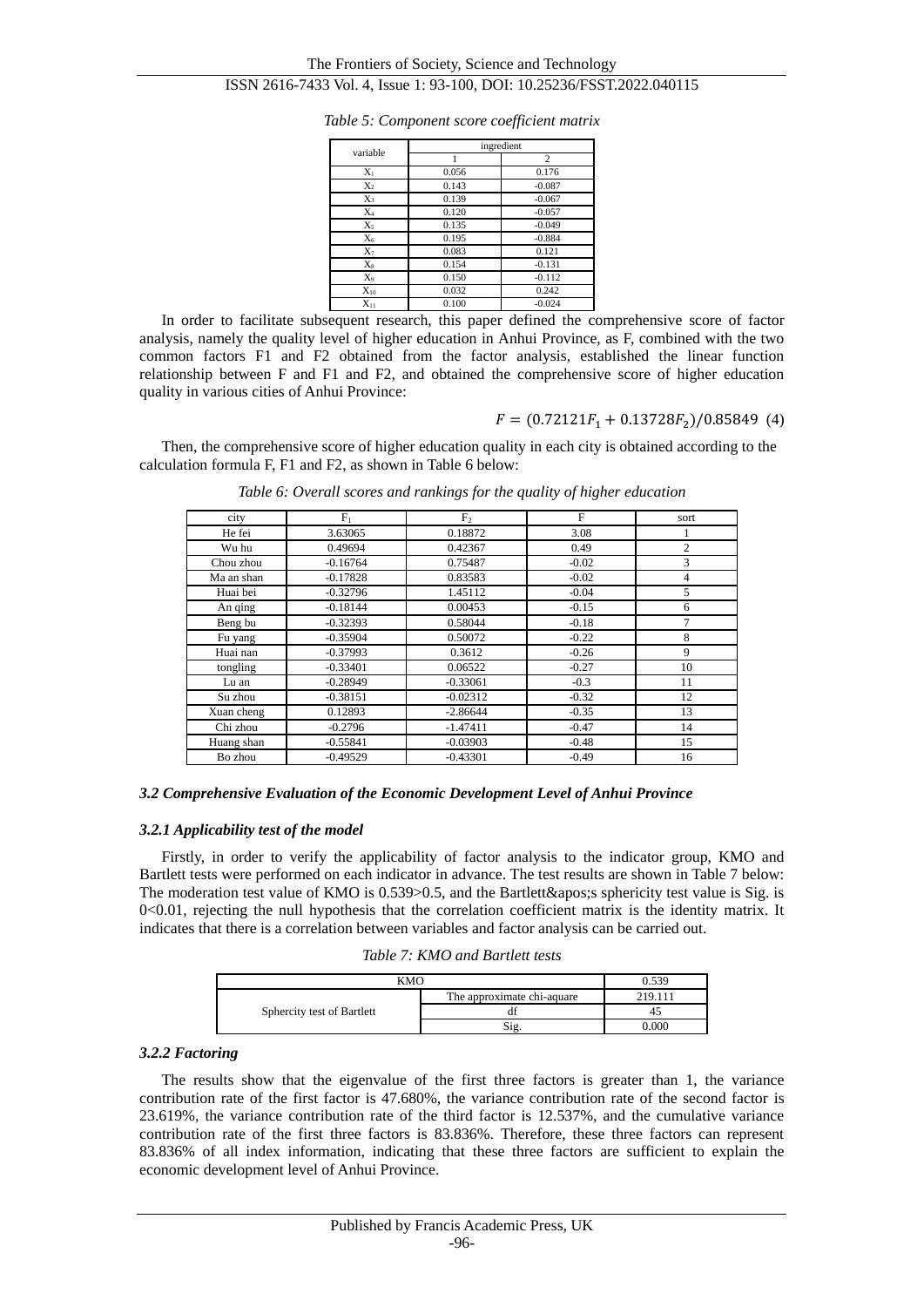## The Frontiers of Society, Science and Technology ISSN 2616-7433 Vol. 4, Issue 1: 93-100, DOI: 10.25236/FSST.2022.040115

|       | Initial eigenvalue |             |       | Extract the sum of aquares and load |             |       | Rotate squares and load |                 |  |
|-------|--------------------|-------------|-------|-------------------------------------|-------------|-------|-------------------------|-----------------|--|
| sum   | variance%          | accumulate% | sum   | variance%                           | accumulate% | sum   | variance%               | accumulate<br>% |  |
| 5.036 | 50.360             | 50.360      | 5.036 | 50.360                              | 50.360      | 4.768 | 47.680                  | 47.680          |  |
| 2.292 | 22.919             | 73.279      | 2.292 | 22.919                              | 73.279      | 2.362 | 23.619                  | 71.300          |  |
| 1.056 | 10.557             | 83.836      | 1.056 | 10.557                              | 83.836      | 1.254 | 12.537                  | 83.836          |  |
| 0.863 | 8.626              | 92.462      |       |                                     |             |       |                         |                 |  |
| 0.653 | 6.528              | 98.990      |       |                                     |             |       |                         |                 |  |
| 0.059 | 0.594              | 99.584      |       |                                     |             |       |                         |                 |  |
| 0.020 | 0.196              | 99.780      |       |                                     |             |       |                         |                 |  |
| 0.012 | 0.122              | 99.902      |       |                                     |             |       |                         |                 |  |
| 0.008 | 0.076              | 99.978      |       |                                     |             |       |                         |                 |  |
| 0.002 | 0.022              | 100.000     |       |                                     |             |       |                         |                 |  |

*Table 8: Total variance of interpretation*

It can be seen from Table 9 that principal component 1 is mainly composed of variables Y1, Y2, Y4, Y8 and Y10. These variables all reflect economic structure and regional vitality and are set as common factor F1. Principal component 2 is mainly composed of variables Y3, Y6 and Y7, which mainly reflects the level of economic quality and is set as a common factor F2. Principal component 3 is mainly composed of variables Y5 and Y9, which mainly reflect social assets and is set as common factor F3.

*Table 9: Rotational component matrix*

| variable       |          | ingredient |          |  |  |  |  |  |
|----------------|----------|------------|----------|--|--|--|--|--|
|                |          | 2          | 3        |  |  |  |  |  |
| $Y_1$          | 0.939    | 0.252      | $-0.069$ |  |  |  |  |  |
| ${\rm Y_2}$    | 0.924    | 0.313      | $-0.086$ |  |  |  |  |  |
| Y3             | $-0.423$ | 0.860      | 0.130    |  |  |  |  |  |
| ${\rm Y}_4$    | 0.757    | $-0.343$   | $-0.093$ |  |  |  |  |  |
| $Y_5$          | 0.022    | $-0.001$   | 0.840    |  |  |  |  |  |
| $Y_6$          | 0.414    | 0.858      | 0.009    |  |  |  |  |  |
| Y7             | 0.478    | 0.754      | 0.135    |  |  |  |  |  |
| ${\rm Y}_8$    | 0.968    | 0.087      | $-0.109$ |  |  |  |  |  |
| Y9             | $-0.188$ | 0.142      | 0.689    |  |  |  |  |  |
| ${\rm Y}_{10}$ | 0.952    | 0.102      | $-0.076$ |  |  |  |  |  |

*3.2.3 Modeling*

 $F_1 = 0.191Y_1 + 0.180Y_2 - 0.164Y_3 + 0.200Y_4 + 0.101Y_5 + 0.021Y_6 + 0.059Y_7 + 0.208Y_8 +$  $0.021Y_9 + 0.207Y_{10}$  (5)

 $F_2 = 0.043Y_1 - 0.075Y_2 + 0.425Y_3 - 0.217Y_4 - 0.123Y_5 + 0.265Y_6 + 0.292Y_7 - 0.032Y_8 0.015Y_9 - 0.026Y_{10}$  (6)

 $F_3 = 0.010Y_1 - 0.016Y_2 - 0.058Y_3 + 0.054Y_4 + 0.0738Y_5 - 0.068Y_6 + 0.064Y_7 + 0.002Y_8 +$  $0.561Y_9 + 0.026Y_{10}$  (7)

| variable       | ingredient |          |          |  |  |  |  |
|----------------|------------|----------|----------|--|--|--|--|
|                |            | 2        | 3        |  |  |  |  |
| $Y_1$          | 0.191      | 0.043    | 0.010    |  |  |  |  |
| $Y_2$          | 0.180      | 0.075    | $-0.016$ |  |  |  |  |
| Y3             | $-0.164$   | 0.425    | $-0.058$ |  |  |  |  |
| ${\rm Y}_4$    | 0.200      | $-0.217$ | 0.054    |  |  |  |  |
| $Y_5$          | 0.101      | $-0.123$ | 0.738    |  |  |  |  |
| ${\rm Y}_6$    | 0.021      | 0.365    | $-0.068$ |  |  |  |  |
| $Y_7$          | 0.059      | 0.292    | 0.064    |  |  |  |  |
| ${\rm Y}_8$    | 0.208      | $-0.032$ | 0.002    |  |  |  |  |
| $Y_9$          | 0.021      | $-0.015$ | 0.561    |  |  |  |  |
| ${\rm Y}_{10}$ | 0.207      | $-0.028$ | 0.026    |  |  |  |  |

*Table 10: Component score coefficient matrix*

In order to facilitate the follow-up study, this paper defined the comprehensive score of factor analysis, namely the economic development level of Anhui Province, as F, and established the linear function relationship between F and F1, F2 and F3 based on the three common factors F1, F2 and F3 obtained from factor analysis, so as to obtain the comprehensive score of economic development level of various cities in Anhui Province:

$$
F = (0.47680F1 + 0.23619F2 + 0.12537F3)/0.83836
$$
 (8)

Then, according to the calculation formula of F, F1, F2 and F3, the comprehensive score of the economic development level of each city is shown in Table 11 below: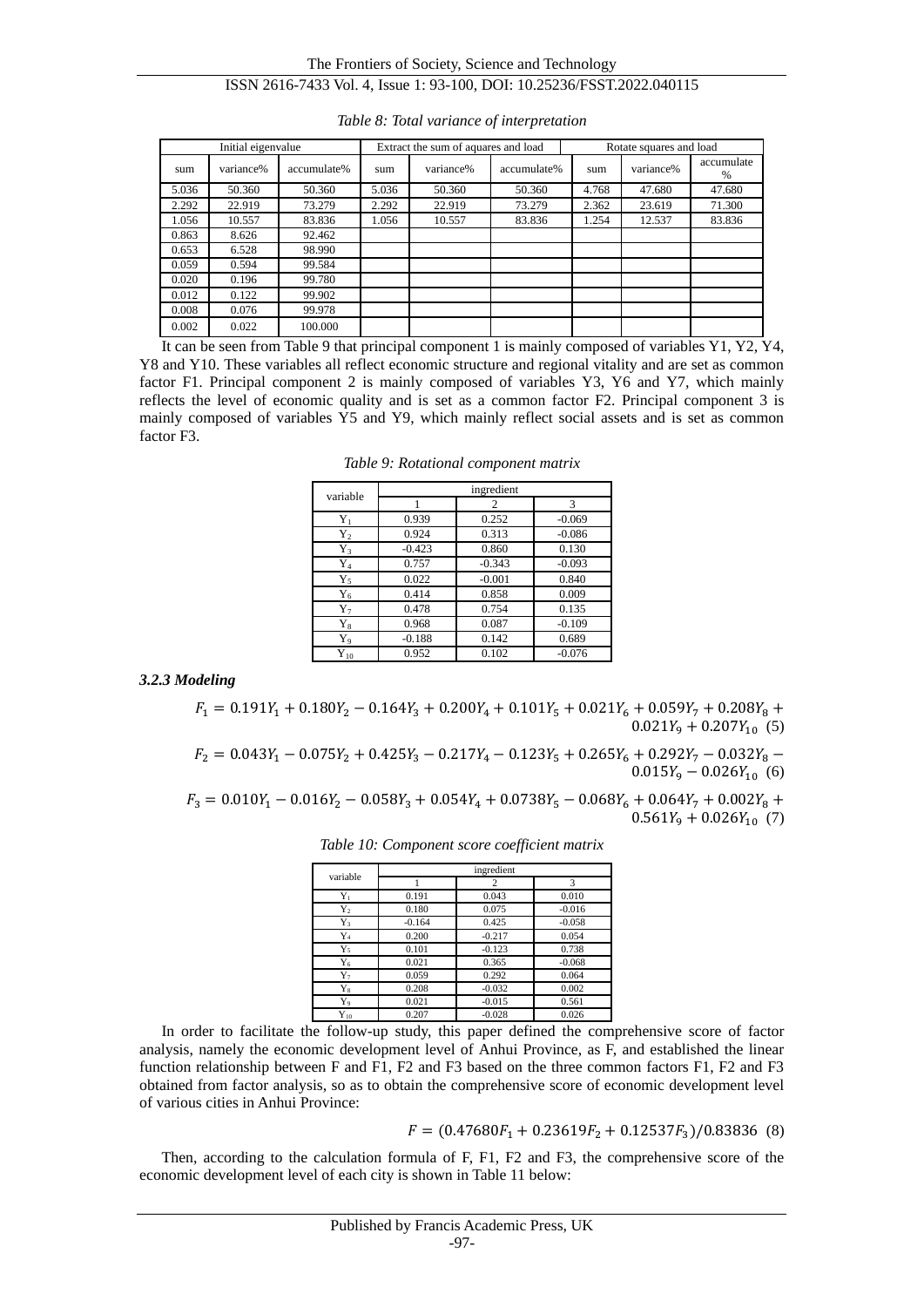| city       | $F_1$      | F <sub>2</sub> | F <sub>3</sub> | F       | sort           |
|------------|------------|----------------|----------------|---------|----------------|
| He fei     | 3.54224    | 0.48496        | $-0.33607$     | 2.1     |                |
| Wu hu      | 0.25577    | 1.57765        | $-0.0601$      | 0.58    | $\overline{c}$ |
| Ma an shan | $-0.23784$ | 1.75638        | 1.12944        | 0.53    | 3              |
| Huai bei   | $-0.08277$ | $-0.66041$     | 2.7588         | 0.18    | 4              |
| Beng bu    | $-0.1$     | $-0.03282$     | 0.82843        | 0.06    | 5              |
| Chou zhou  | $-0.44312$ | 0.97979        | 0.22146        | 0.06    | 6              |
| Fu yang    | 0.30027    | $-1.10492$     | $-0.05731$     | $-0.15$ | $\mathcal{I}$  |
| Huai nan   | $-0.30647$ | $-0.48405$     | 0.23959        | $-0.27$ | 8              |
| An qing    | $-0.32244$ | 0.04291        | $-0.93124$     | $-0.31$ | 9              |
| xuan cheng | $-0.81352$ | 0.98607        | $-1.033$       | $-0.34$ | 10             |
| Lu an      | $-0.11889$ | $-1.10788$     | 0.0411         | $-0.37$ | 11             |
| Bo zhou    | $-0.01856$ | $-1.28667$     | $-0.07593$     | $-0.38$ | 12             |
| Tong ling  | $-0.69606$ | 0.58659        | $-0.99029$     | $-0.38$ | 13             |
| Chi zhou   | $-0.81073$ | 0.27146        | $-0.00595$     | $-0.39$ | 14             |
| Su zhou    | $-0.06172$ | $-1.15547$     | $-0.23847$     | $-0.4$  | 15             |
| Huang shan | $-0.08615$ | $-0.85359$     | $-1.49046$     | $-0.51$ | 16             |

#### *Table 11: Regional economy comprehensive score and ranking*

### **4. Result Analysis**

#### *4.1 Analysis of Higher Education Quality Evaluation Results*

According to the result of factor analysis, the quality level of higher education in 16 cities of Anhui province has obvious difference and unbalance. Regional comprehensive strength factor F1 is the most influential factor, which plays a major role in promoting the regional higher education level of Anhui Province. Secondly, the proportion of teachers and students is F2. Therefore, the education quality level of Anhui Province should focus on improving the comprehensive strength of the region rather than only pursuing the development of a single direction.

In the final comprehensive ranking, it can be seen intuitively that Hefei, as the capital city of Anhui province, has a higher education quality level far higher than other cities. Hefei not only has many well-known universities in China, but also has much higher educational resources investment and human resources level than other cities, which leads to its highest level in the final evaluation of higher education quality level. Secondly, Wuhu, Huaibei, Maanshan and Chuzhou have high comprehensive scores, indicating that the level of higher education in these four regions is still in a rapid rise. The quality of higher education in the remaining 11 cities is in the middle and lower reaches of Anhui Province, which cannot reach the average level of education quality in Anhui Province. There is still a huge space for improvement in the future.

At the same time, it can be seen from the combination model of factor analysis that the comprehensive strength of regional education quality is an important force to promote the improvement of higher education in Anhui Province. Compared with the single investment of capital and teachers, only by focusing on improving the comprehensive strength of education in Anhui Province can the quality of higher education be comprehensively improved.

From the above analysis, it is also reflected from the side that the big difference of higher education quality level between different cities in Anhui Province and the uneven development between regions are the important reasons that hinder the improvement of the overall education quality level of Anhui Province.

#### *4.2 Analysis of Results of Regional Economic Development Level*

From the analysis results, it can be seen that economic structure and regional economic vitality F1 has the most significant impact on the economic development of various cities in Anhui Province, followed by economic quality F2, and social assets F3 has the least impact. It can be seen that the adjustment of industrial structure and the shaping of economic vitality play an indispensable role in the economic development of Anhui Province.

Similar to the analysis of higher education, Hefei, as the capital city of Anhui province, has a much higher level of economic development than other cities. The comprehensive score of Wuhu, Bengbu, Huaibei, Maanshan and chuzhou is positive, indicating that the higher education level of these four regions is still in the trend of rapid rise. The remaining 10 cities have a low level of regional economic development and cannot meet the needs of local development. At the same time, it can be seen from the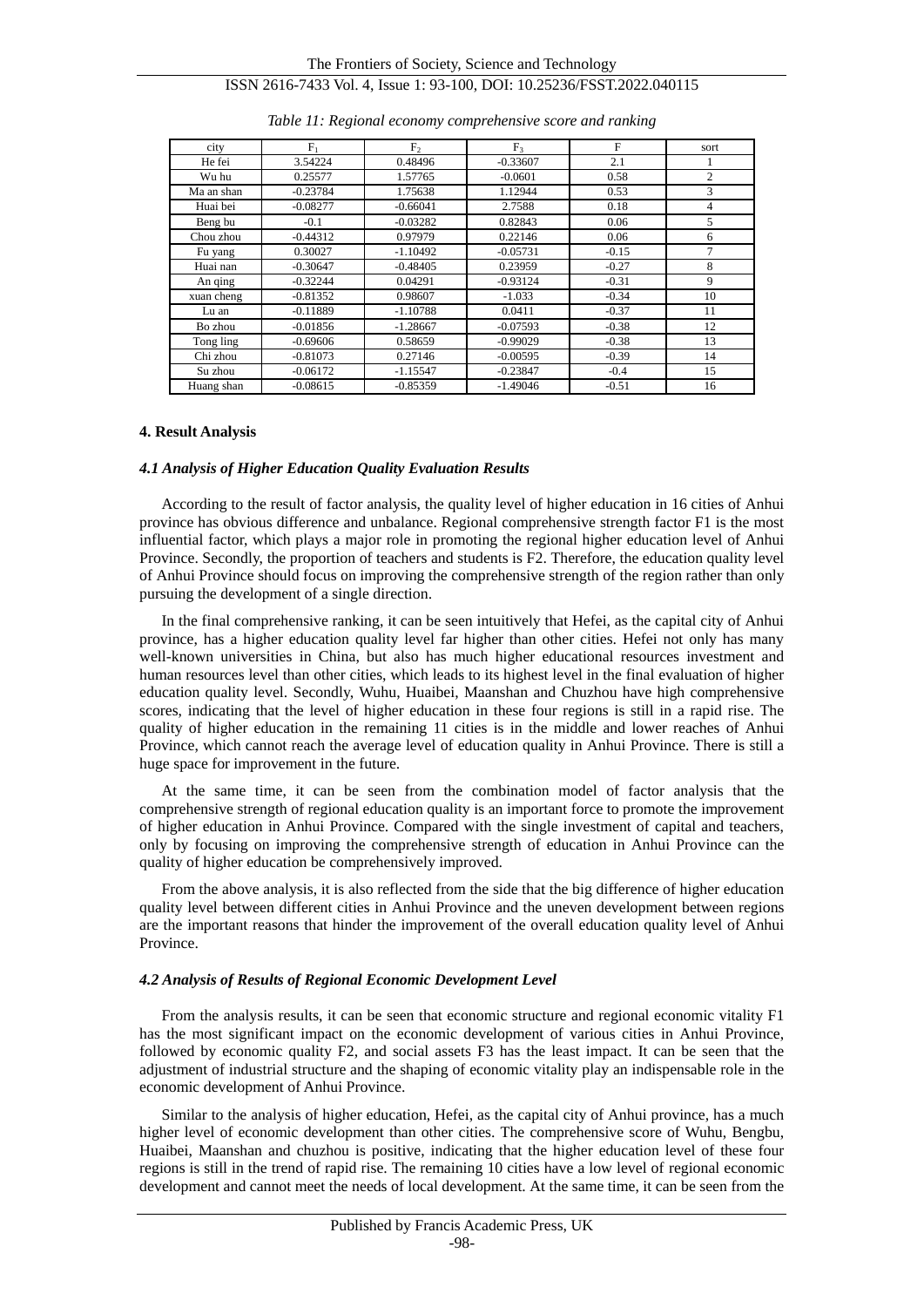combination model of factor analysis that it is important to promote the economic development of Anhui province to adjust the regional industrial structure, optimize the industrial layout and increase the economic vitality of Anhui Province.

## *4.3 Coupling Coordination Analysis Based On Higher Education and Economic Development Level*

The comprehensive score of higher education and economic development level of each region obtained by factor analysis is used to determine the coordination degree of higher education and regional economy through the rank difference-D.

As can be seen from Table 12 below, there are 11 cities with D>0, namely huaibei, Fuyang, Huainan, Maanshan, Bengbu, xuancheng and Bozhou, indicating that the regional economic development is due to their higher education level. There are altogether four cities with D<0, namely Huangshan, Suzhou, Chuzhou, Tongling and Anqing. The higher education level of these cities is better than its regional economic development. The D=0 of Hefei, Wuhu, Liujia and Chizhou indicates that the regional economy matches the development of higher education.

As can be seen from the absolute value of rank difference D, there are 9 cities with  $D < 3$ , including Hefei, Wuhu, Luan, Chizhou, Huaibei, Fuyang, Huainan, Maanshan, Huangshan and Bengbu, accounting for 50.6%, indicating that the coupling level of higher education and regional economic development in more than half of the cities in China is relatively coordinated. The coupling level of Hefei, Wuhu, Luan and Chizhou is relatively harmonious. However, it should be noted that the level of coupling coordination does not represent the level of regional higher education and economic development, or it may be caused by the low level of both. D=3 cities include Suzhou, Chuzhou, xuancheng, Tongling and Anqing, indicating that the coupling and coordination degree of these cities is basically out of balance. Only xuancheng&apos's higher education level is higher than its regional economic development. However, only one city with D=4 is Bozhou city, indicating that its higher education level does not match the regional economic development.

|            | Higher education   |                | Regional economy   |                | Seating        |                       |
|------------|--------------------|----------------|--------------------|----------------|----------------|-----------------------|
| city       | Synthesis<br>score | sort           | Synthesis<br>score | sort           | arrangement(D) | Coupling factor       |
| He fei     | 3.08               | 1              | 2.10               | 1              | $\Omega$       | coordinate            |
| Wu hu      | 0.49               | $\overline{2}$ | 0.58               | $\overline{c}$ | $\overline{0}$ | coordinate            |
| Lu an      | $-0.30$            | 11             | $-0.37$            | 11             | $\Omega$       | coordinate            |
| Chi zhou   | $-0.47$            | 14             | $-0.39$            | 14             | $\overline{0}$ | coordinate            |
| Huai bei   | $-0.04$            | 5              | 0.18               | 4              |                | Relatively coordinate |
| Fu yang    | $-0.22$            | 8              | $-0.15$            | 7              |                | Relatively coordinate |
| Huai nan   | $-0.26$            | 9              | $-0.27$            | 8              |                | Relatively coordinate |
| Ma an shan | $-0.02$            | 4              | 0.53               | 3              |                | Relatively coordinate |
| huangshan  | $-0.48$            | 15             | $-0.51$            | 16             | $-1$           | Relatively coordinate |
| Beng bu    | $-0.18$            | 7              | 0.06               | 5              | $\overline{c}$ | Relatively coordinate |
| Su zhou    | $-0.32$            | 12             | $-0.40$            | 15             | $-3$           | The basic coordinate  |
| Chu zhou   | $-0.02$            | 3              | 0.06               | 6              | $-3$           | The basic coordinate  |
| Xuan cheng | $-0.35$            | 13             | $-0.34$            | 10             | 3              | The basic coordinate  |
| Tong ling  | $-0.27$            | 10             | $-0.38$            | 13             | $-3$           | The basic coordinate  |
| An qing    | $-0.15$            | 6              | $-0.31$            | 9              | $-3$           | The basic coordinate  |
| Bo zhou    | $-0.49$            | 16             | $-0.38$            | 12             | $\overline{4}$ | imbalance             |

*Table 12: Grade classification standard of coupling coordination degree between educations an economic*

## **5. Relevant Countermeasures and Suggestions**

## *5.1 To Promote the Whole with the Local, Promote High-Quality Progress in Anhui Province*

At present, Hefei, as the capital city of Anhui Province, ranks first in both higher education and regional economic development. Anhui province is making every effort to make Hefei one of the most important cities in China. Although this greatly promoted the development of Hefei, it also made the development of other cities in Anhui province tend to lag behind, and many surrounding cities completely fell behind the national average in both economic level and educational level. Therefore, the next step should be to promote the coordinated progress of other cities in Anhui province